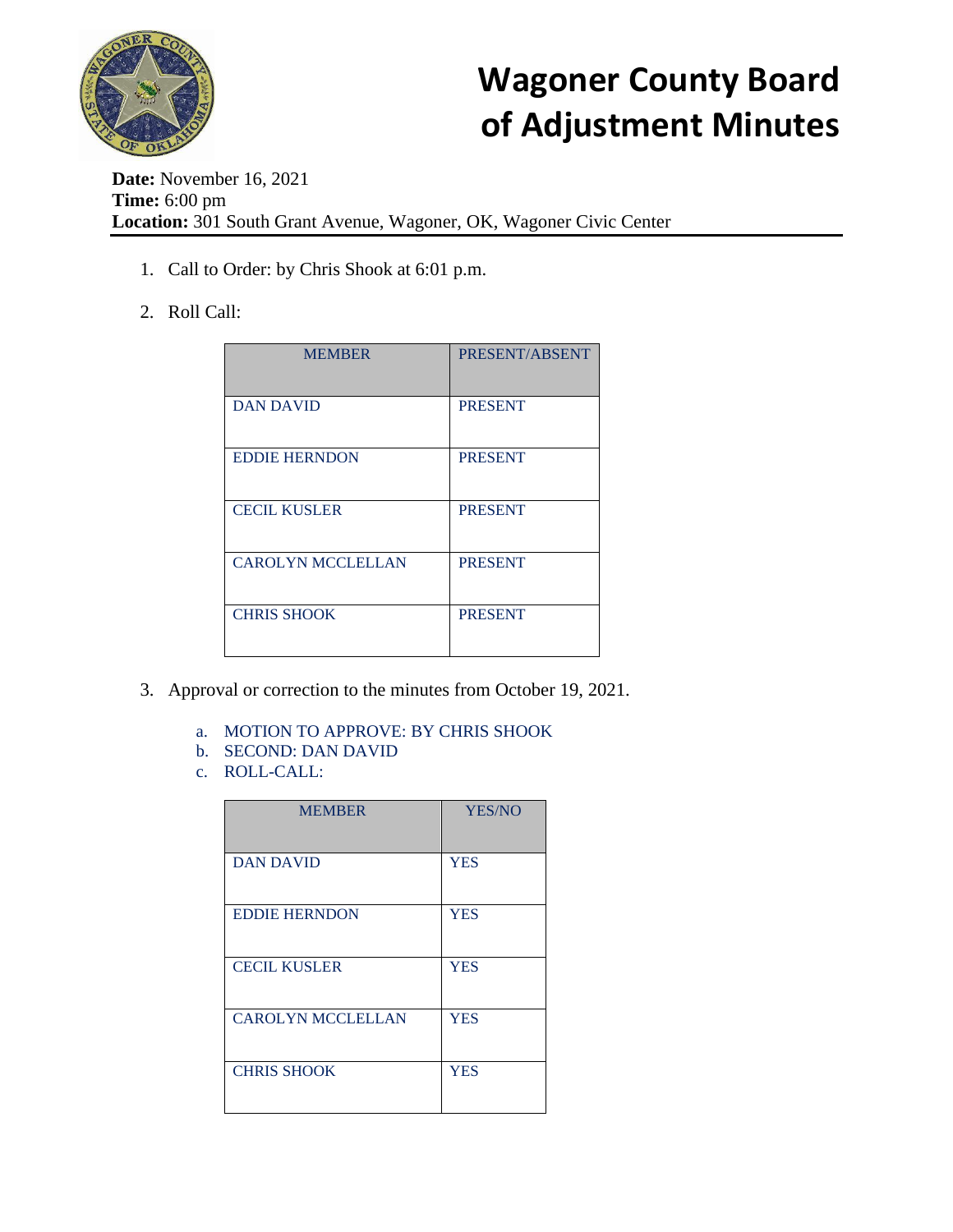

## **Wagoner County Board of Adjustment Minutes**

- 4. Approve or disapprove the regular meeting schedule for the 2022 calendar year.
	- a. MOTION TO APPROVE: CHRIS SHOOK
	- b. SECOND: CAROLYN MCCLELLAN
	- c. ROLL-CALL:

| <b>MEMBER</b>            | YES/NO     |
|--------------------------|------------|
| <b>DAN DAVID</b>         | <b>YES</b> |
| <b>EDDIE HERNDON</b>     | <b>YES</b> |
| <b>CECIL KUSLER</b>      | <b>YES</b> |
| <b>CAROLYN MCCLELLAN</b> | <b>YES</b> |
| <b>CHRIS SHOOK</b>       | <b>YES</b> |

- 5. Grant or deny, BOA #33-21, Greg Fell, variance request to Section 3.2 of the WMAPC zoning code. Location: 14550 S. 257<sup>th</sup> E. Ave., Coweta, OK.
	- a. MOTION TO APPROVE: DAN DAVID
	- b. SECOND: CHRIS SHOOK
	- c. ROLL-CALL:

| <b>MEMBER</b>            | YES/NO     |
|--------------------------|------------|
| <b>DAN DAVID</b>         | <b>YES</b> |
| <b>EDDIE HERNDON</b>     | <b>YES</b> |
| <b>CECIL KUSLER</b>      | <b>YES</b> |
| <b>CAROLYN MCCLELLAN</b> | <b>YES</b> |